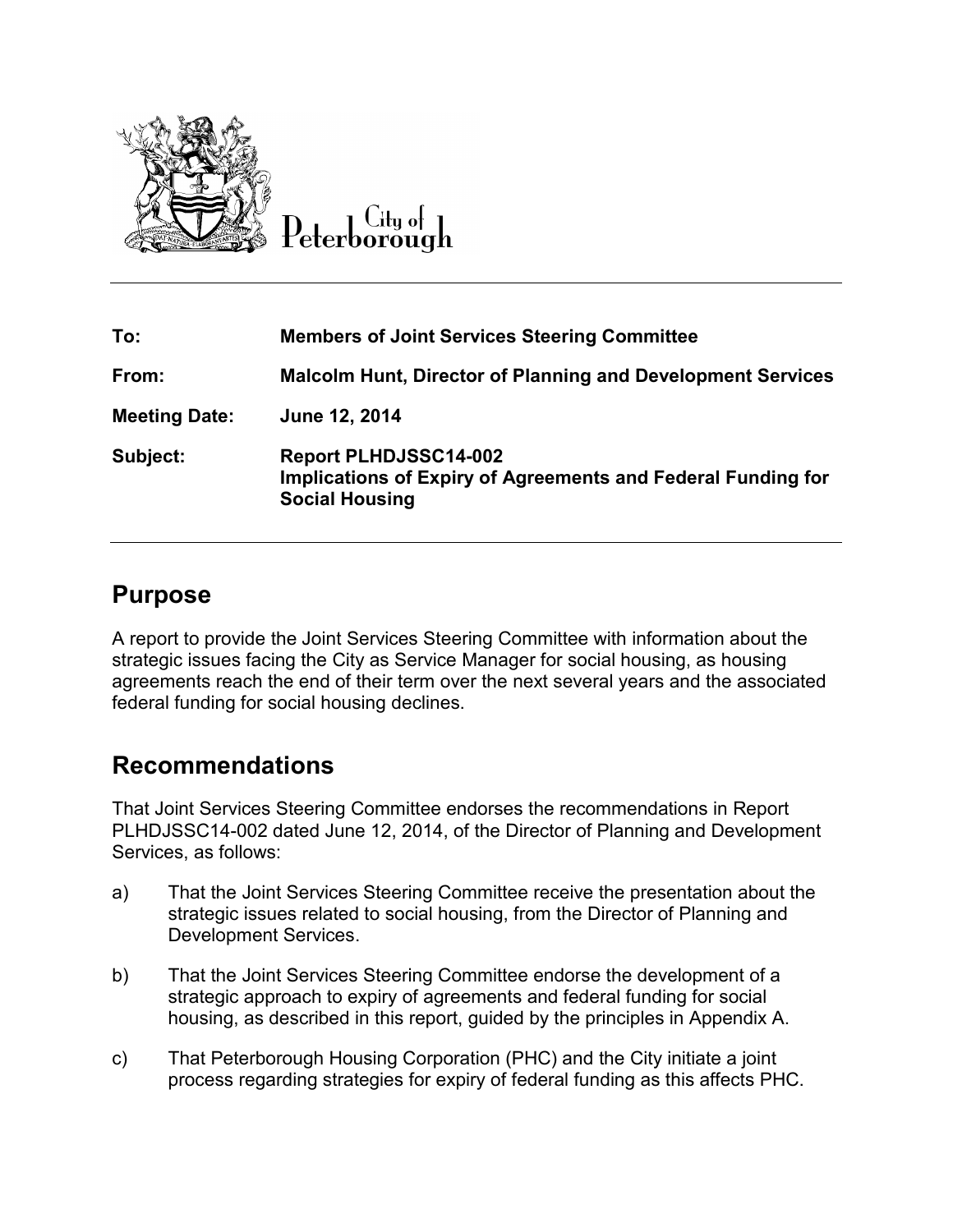# **Budget and Financial Implications**

There are no direct budget or financial implications of receiving this report.

# **Background**

The City and County provide subsidies to social housing in the Peterborough area, as required by provincial legislation. The City, as Service Manager, oversees a system of housing and homelessness services and plays a strategic leadership role.

There are 20 non-profit housing providers that own and manage 1,844 social housing units. The construction of these housing projects was financed through mortgages or debentures, which are beginning to be paid off. This report discusses the need for a strategic plan to address a fundamental shift in social housing that will occur over the next few years, as debt is retired and related legal arrangements change.

The key considerations while this shift occurs are:

- there will be lower debt within the whole social housing portfolio;
- social housing providers and the City will have more flexibility to make operational and strategic decisions about the portfolio;
- regeneration of existing projects needs to be assessed along with the benefit of redirecting any "savings" in City-County subsidy costs to meet community needs;
- there will be no federal funding to cost-share subsidies, and less certainty about the City-County's future subsidy costs; and,
- the City will be expected to continue to meet a legislated Service Level of 1,569 RGI units, despite the potential 'loss' of social housing providers participating in the system

The first steps in the development of a strategic plan for social housing have already begun in various forums:

• City Council endorsed the Federation of Canadian Municipalities housing campaign in Report PLHD14-001 dated January 27, 2014. The report noted the planned expiry of \$1.7 billion in annual federal housing funding, including over \$3 million in Peterborough. The motion urged the federal minister to develop a longterm plan for housing. A copy of the resolution was sent to the federal and Ontario ministers, the Federation of Canadian Municipalities (FCM), and Association of Municipalities of Ontario (AMO).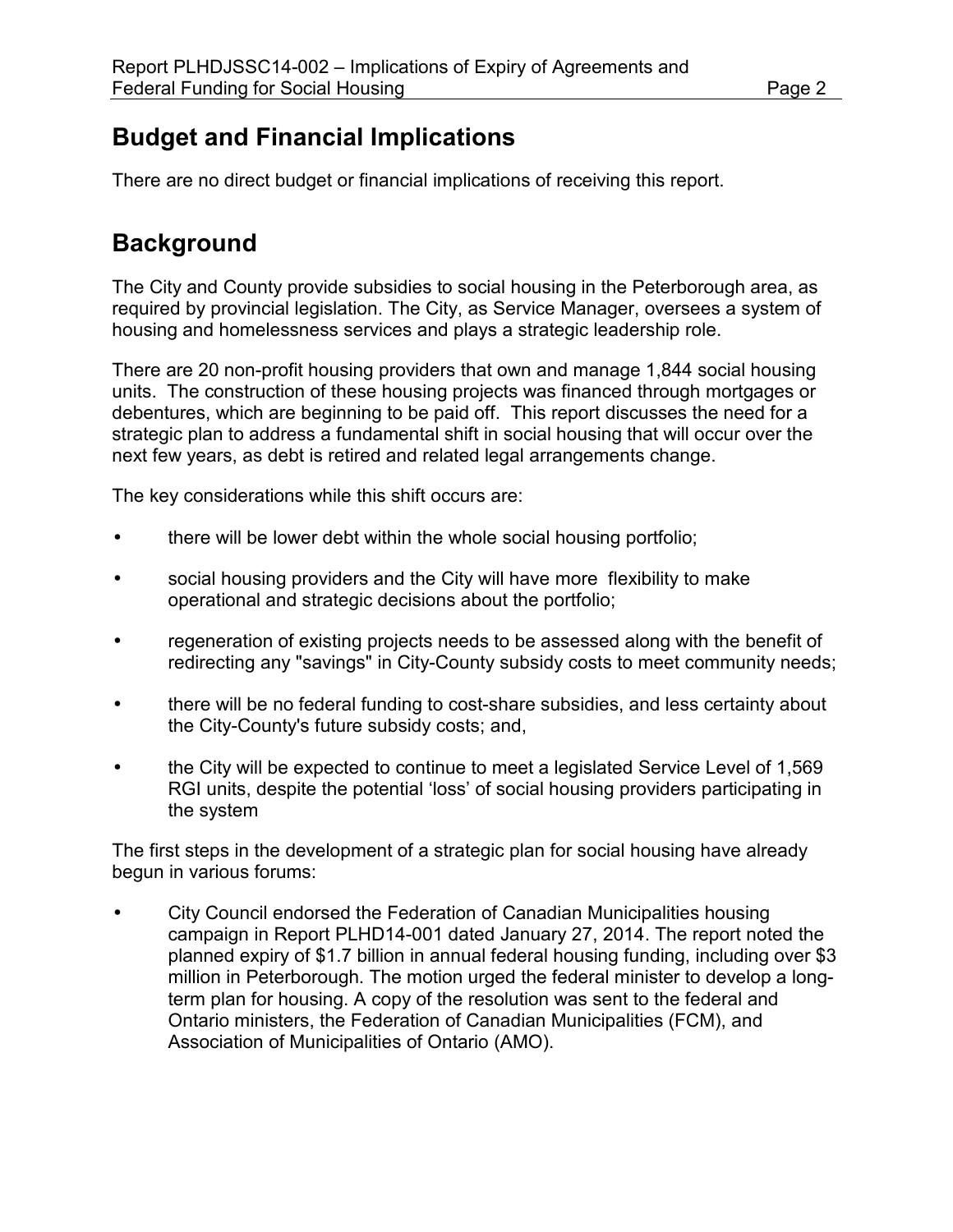- The Eastern Ontario Wardens' Caucus is developing a set of white papers on fiscal issues and significant program areas, with analysis undertaken by a consultant. One of these white papers deals with social housing.
- The 10 Year Housing and Homelessness Plan adopted by City and County Councils in 2013 states its vision as "We will eliminate long-term homelessness and ensure quality housing that all residents can afford." and contains a commitment (#10) to "develop a long term strategy for social housing, to address the needs of current and future residents, portfolio renewal, asset management, service levels, and other matters".
- Board of Directors of social housing projects are at different stages of understanding and planning for the future, and the City has a role in facilitating discussions and providing direction for the portfolio as a whole.

Councils across the province (e.g. Simcoe, Kingston, Peel, Windsor, Toronto) are considering the key issues related to the changing environment in social housing. The discussion about the future of social housing and its role in meeting community needs for affordable housing needs to begin in Peterborough.

#### **Social Housing in Peterborough**

Social housing is the largest part of the City and County's system of housing and homelessness programs. Other programs include rent supplement, new affordable housing development, repair and other ownership programs, emergency shelters and drop-ins, and services to stabilize housing, avoid evictions and prevent homelessness.

Social housing provides affordable rents, an important part of quality of life for lowincome residents. In the "government sponsored housing sector" there are almost 3,000 housing units: 1,844 households live in social housing, 540 households live in new affordable housing projects, and about 400 households live in privately-owned rental units which have rent supplements. Not all government sponsored housing is affordable to the lowest income households, but rents are at the low end of market.

About 80 percent of social housing units have rents-geared-to-income (RGI) and count toward the City's Service Level of 1,569 RGI units. About 20 percent of social housing units have rents at low end of market and do not count toward the Service Level. Most rent supplement units in privately owned buildings count toward the Service Level.

The Peterborough area has about 6,000 renter households with incomes that qualify them to receive rent geared-to-income (RGI), and that have problems affording market rents. There are currently 1,510 households on the waiting list for RGI units. Preserving and increasing the supply of affordable rental housing including RGI housing is an important goal.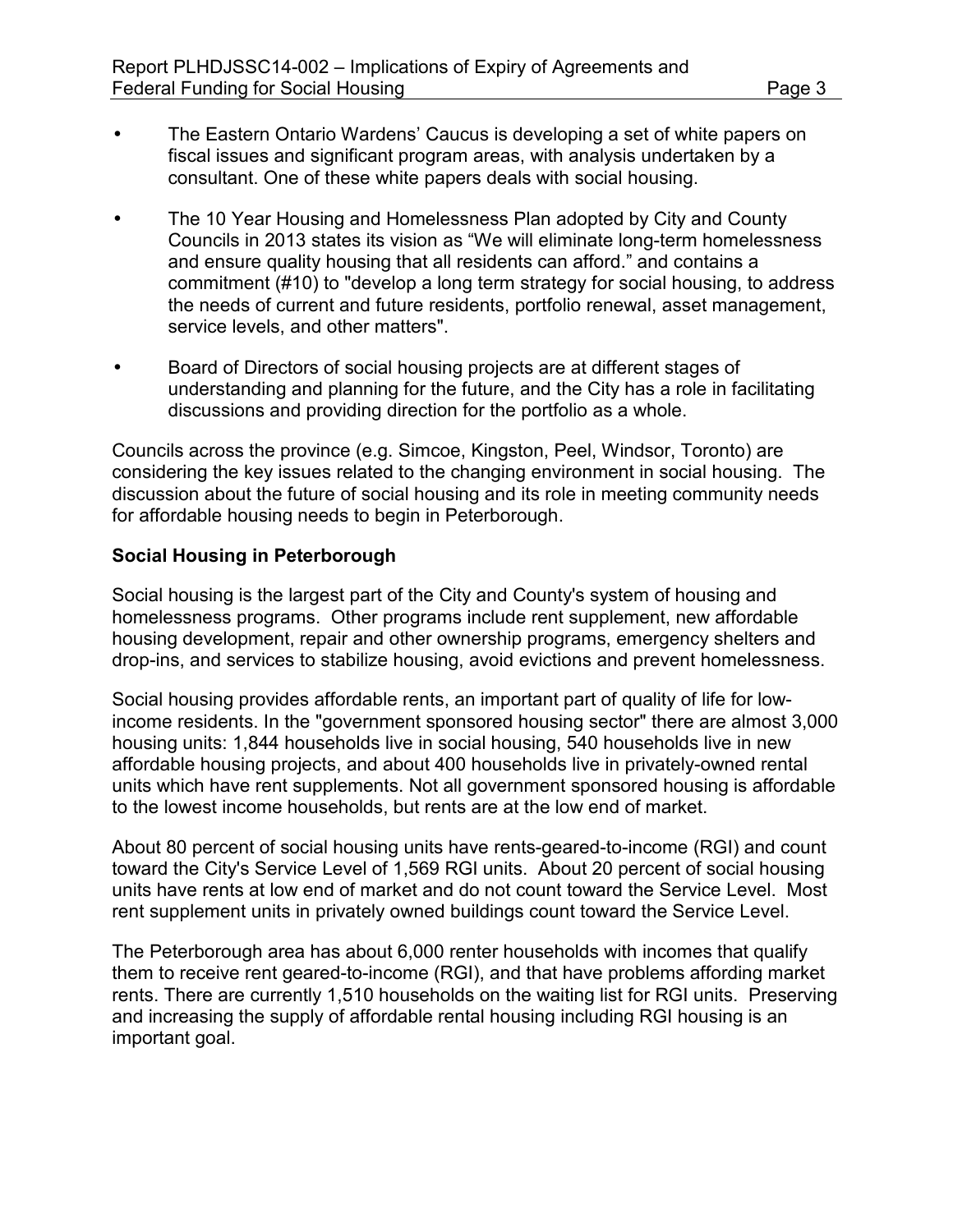The City has partners in social housing and in the community that share an interest in this goal. Partners include the staff and volunteer Boards of Directors of private nonprofit corporations, the City, County, federal and provincial governments, and Peterborough Housing Corporation (PHC). PHC retains a central role as the City's partner, as it is the largest social housing provider.

Social housing development and management relies heavily on volunteerism in the community, including participation by municipalities, churches, social agencies, service clubs, Aboriginal organizations, and other community groups. These non-profit groups aim to meet the needs of people they serve, while contributing their leadership, land, and volunteer time. Peterborough's success in new affordable housing over the past decade has rested on collaboration among government, community-based groups, and the private sector.

Non-profit groups and PHC used various programs to develop the social housing they now manage. Table 1 shows four main original funding programs, and the units associated with each program for the Peterborough portfolio. (One expired project was funded under the Federal Program and has not had a subsidy from the City since 2012). The distinctions between programs are created through various legal arrangements and legislation, and these distinctions are significant when agreements expire.

| <b>Original Funding Program</b> | <b>Number of Units</b> | <b>Legal arrangement</b>     |
|---------------------------------|------------------------|------------------------------|
| Local Housing Authority (PHC)   | 818                    | <b>Shareholder Direction</b> |
| <b>Federal Program</b>          | 226                    | <b>Operating Agreement</b>   |
| <b>Urban Native Program</b>     | 131                    | <b>Operating Agreement</b>   |
| <b>Provincial Program</b>       | 669                    | <b>Housing Services Act</b>  |
| <b>Total</b>                    | 1,844                  |                              |
| <b>One Project Expired 2012</b> | 43                     |                              |

### **Table 1: Social Housing Units by Original Funding Program**

Subsidy for social housing and rent supplement in Peterborough is now approximately \$7 million annually from the City and County, plus \$3 million federal funds flowing to the City via the Province of Ontario. This subsidy enables projects to pay the mortgage principal and interest, property taxes, and other operating costs, while providing low rents. Rents cover about 40 percent of operating costs, and subsidy covers the rest.

Social housing properties in the Peterborough area are assessed at about \$120 million (MPAC 2014 data). The debt is being paid down, and the outstanding principal is approximately \$43 million; annual mortgage payments are about \$4.3 million (plus \$1 million paid by the province to the federal government for PHC debentures).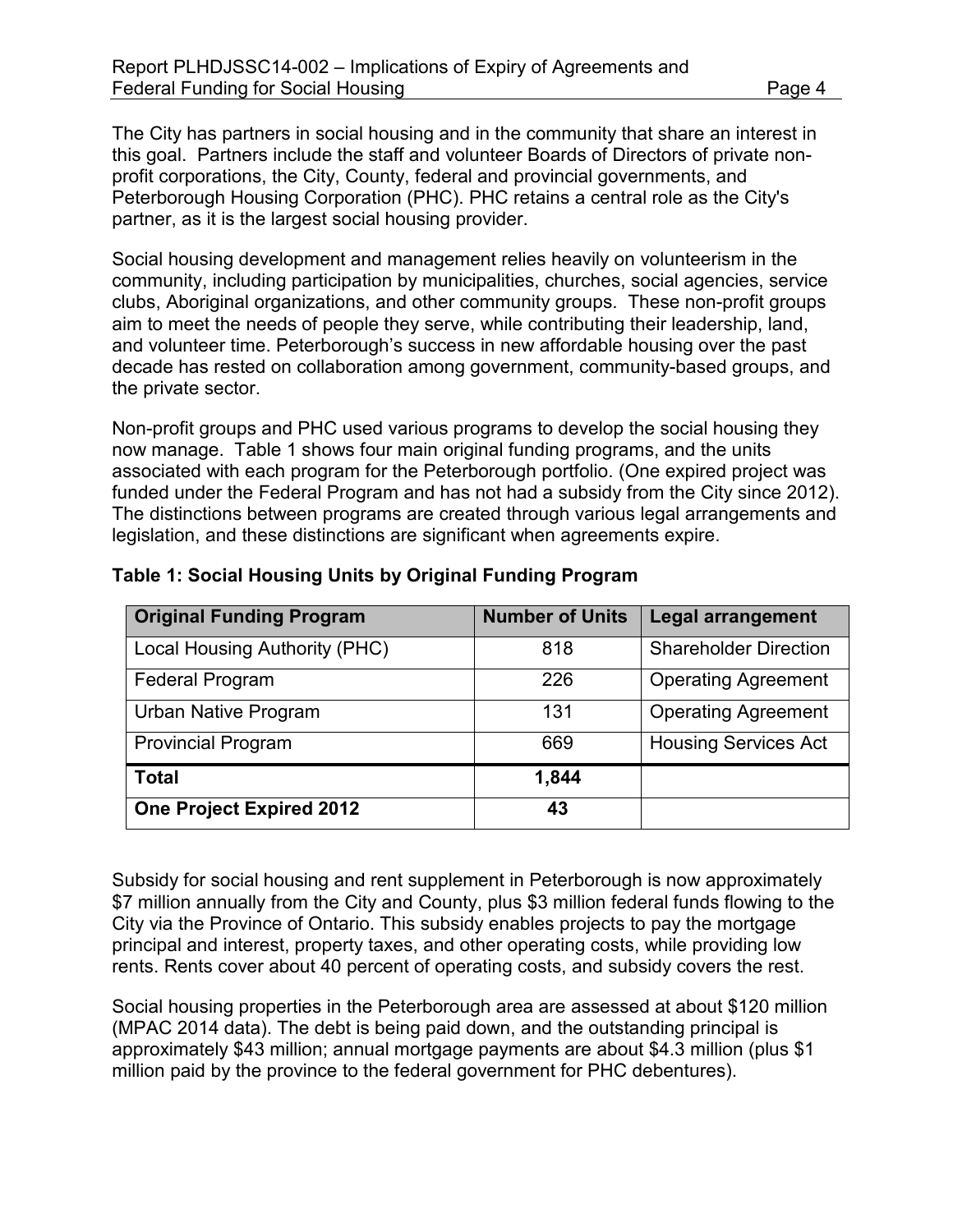The total property tax paid by social housing providers is about \$2.5 million in the City and County, annually.

#### **Expiry of Agreements – What is Involved?**

Expiry has a potential impact on social providers, on the City as Service manager, on the City and County as funders, and possibly on the amount of affordable housing in the community.

Most social housing projects were built in the 1960s to early 1990s, with mortgages and subsidy lasting 35 to 50 years (varying by program). The legal arrangement for all programs governs subsidy payments, operating practices, access to RGI units by new applicants, contributions to capital reserve funds, accountability, and related matters.

Every project has an "end date" when the debt is paid off. Any associated federal funding, received by the City on behalf of that project, ends when this debt is fully paid. Figure 1 illustrates the progressive debt reduction by unit in the various programs (while maintaining a constant 818 units in PHC).



**Figure 1: Social Housing Units in Peterborough by Program Type** 

Total federal funding received by the City equals the sum of project-by-project amounts. As Federal Program operating agreements expire, there is accelerating loss of federal funding over the next 5 to 15 years. Figure 2 provides a general scenario for this, based on the known Ontario-wide trend of expiring federal funding and the known dates of expiry of units in Peterborough. The federal funding is confirmed by the province for 2014-2019, and estimated for 2020 and beyond.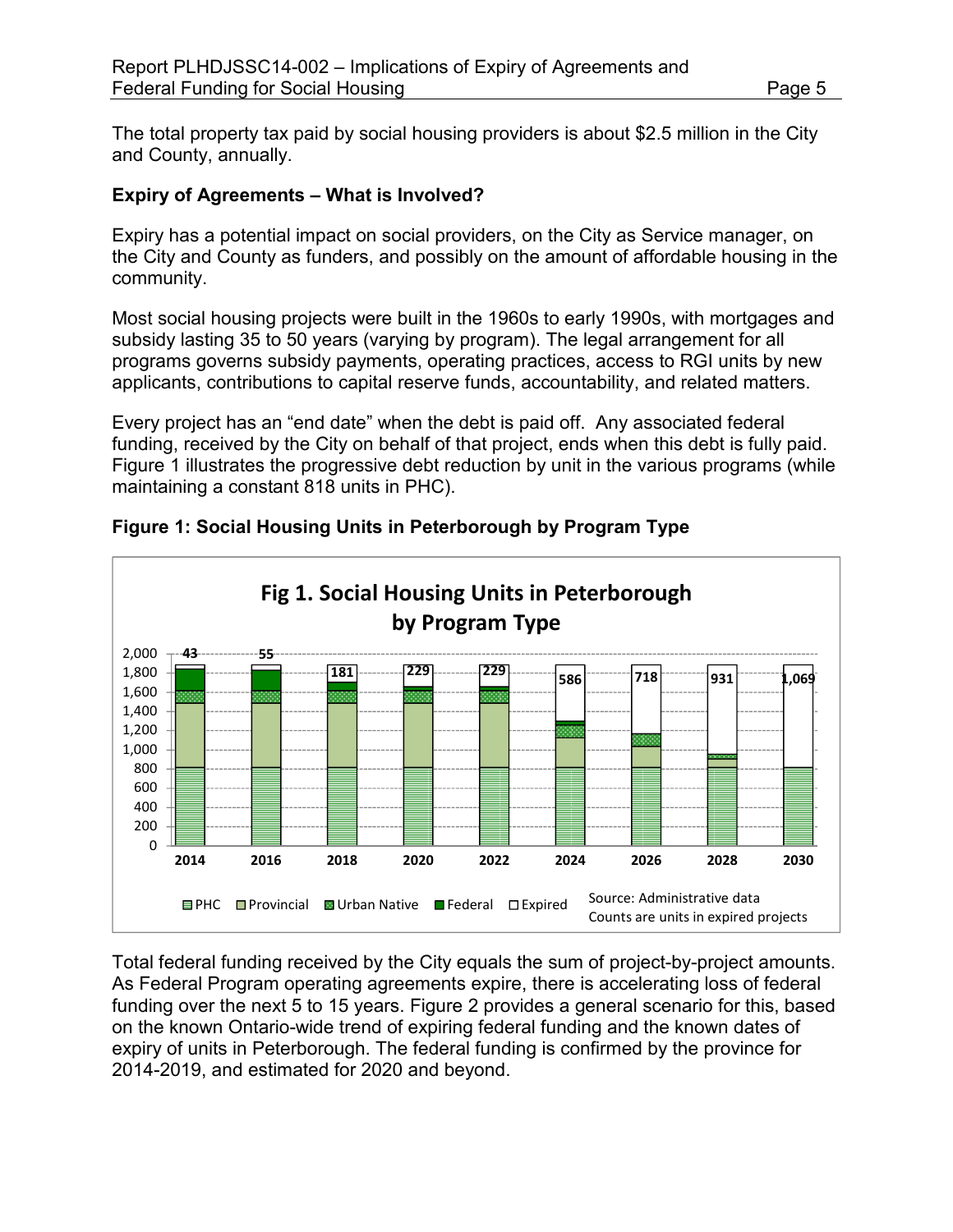

**Figure 2: Federal Housing Funding in Peterborough: Projected Expiry** 

Financial implications of the federal funding phase-out occur at both the project (provider) level and the system level. This needs to be analyzed more fully. The general picture is as follows.

At the project level, the end of the mortgage and the federal funding may put some projects in a favourable financial position, as shown in Figure 3a. In other cases, ongoing subsidy will be needed in spite of mortgage payments ending, as shown in Figure 3b. The latter situation is most likely in projects with a high percentage of RGI rents or large unfunded capital repair needs. This is discussed further below.

Federal projects are older and are therefore first projects affected. One of them has already reached expiry, and so will four others by 2019 (see also Appendix B). Federal projects have a small percentage of RGI units, so expiry is not projected to have any large financial impact on them. Expiry of agreements does not create any known negative fiscal pressure in Peterborough in the next five years.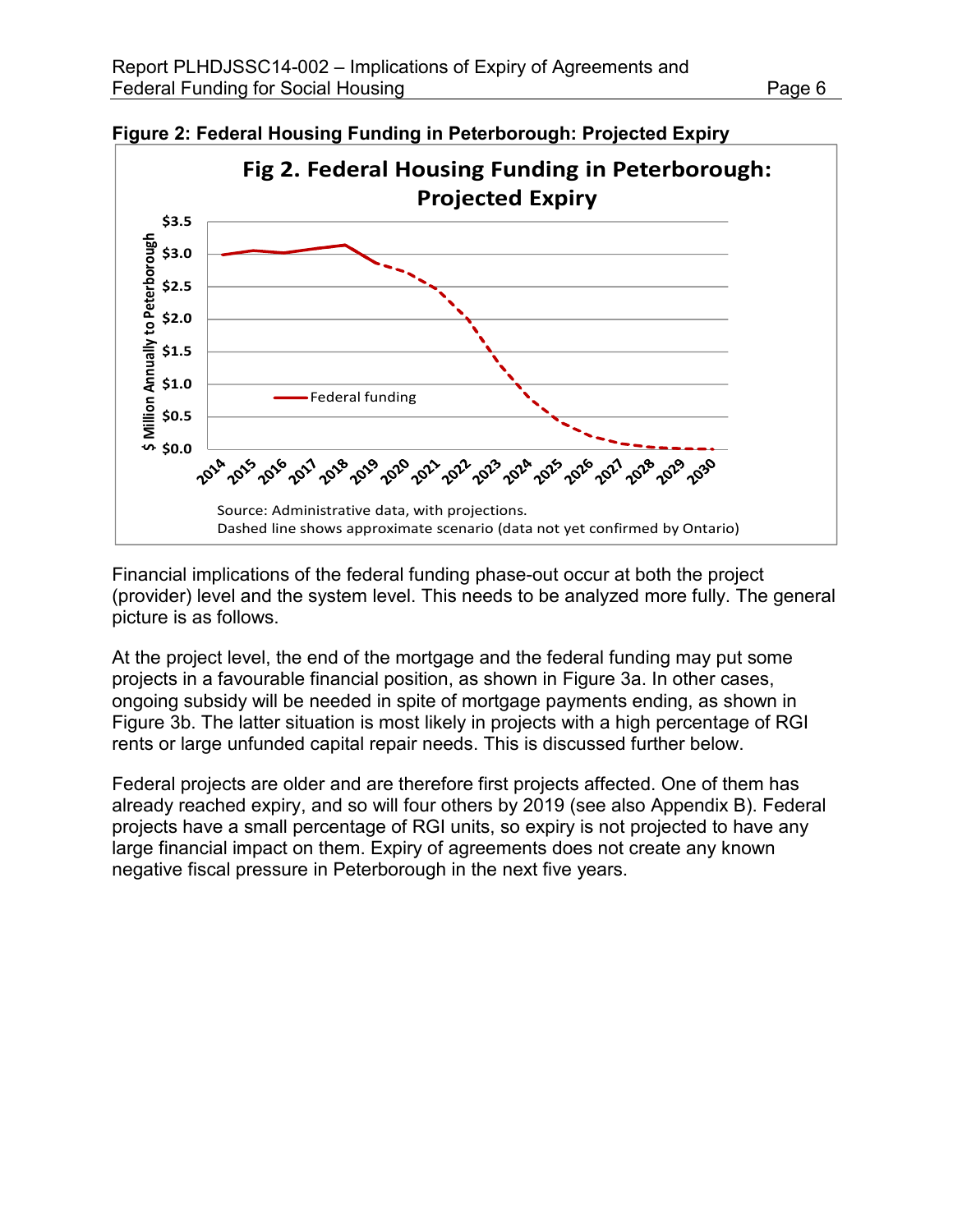

**Figure 3: Project Costs and Revenues After Expiry: Favourable Case** 

**Figure 4: Project Costs and Revenues After Expiry: Unfavourable Case** 

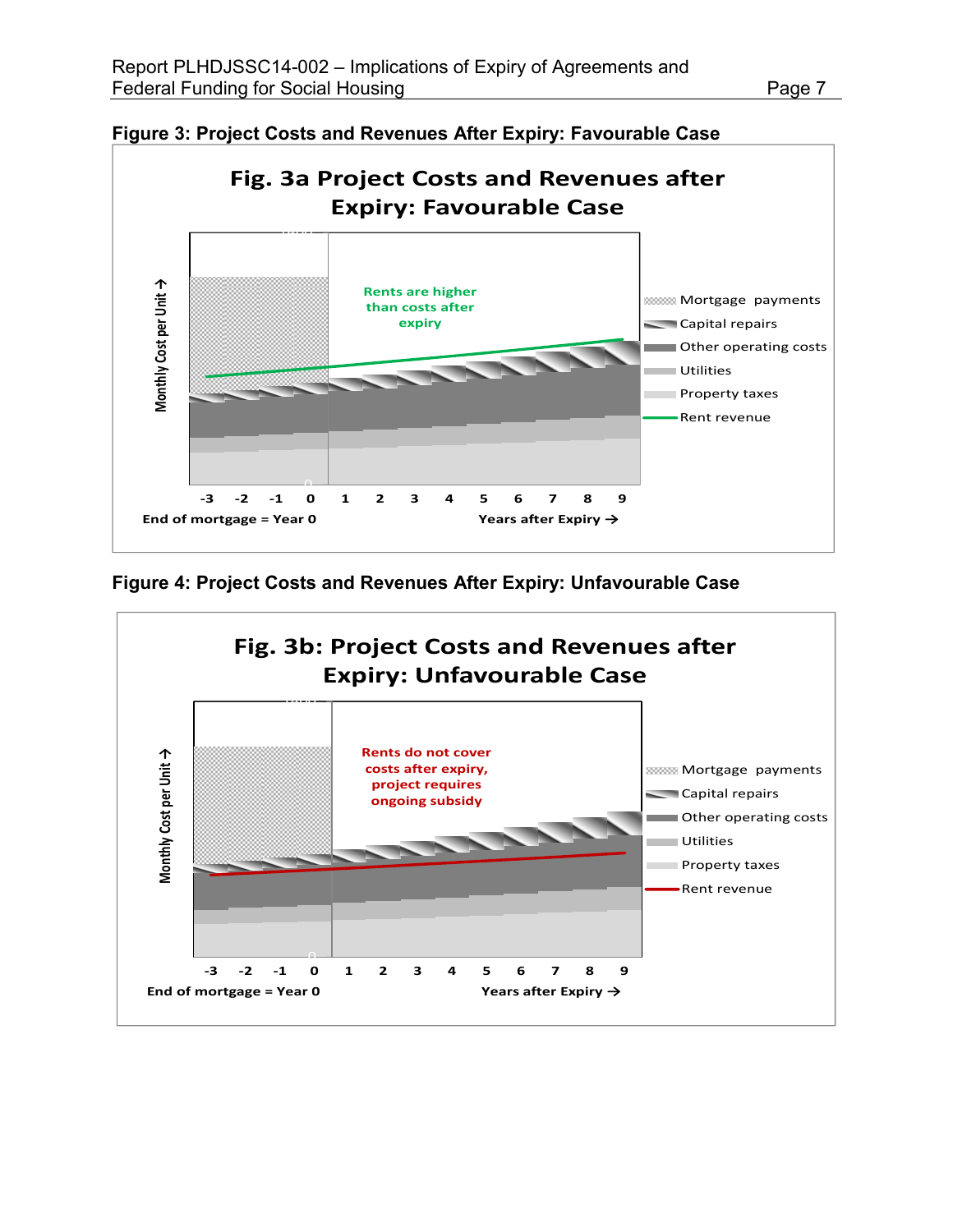PHC, like other providers, is affected by debt retirement (debentures rather than mortgages) and associated decline of federal funding. However, impacts on PHC require a portfolio-wide approach; the specific year that each project's debenture and federal funding expires is less important. PHC has started examining these issues. In broad terms, it appears likely that if the City and County were to maintain \$7 million annual funding, it could be possible to sustain the broad social housing system when federal funding ends. However, there are some uncertainties and cautions about this, including:

- Expiry of "federal" providers before others means that the more financially viable projects may "leave the system" first. But these providers and the City may share some interest in staying connected to help maintain the social housing system and ensure these providers have access to RGI subsidies and repair assistance.
- Subsidy required by providers from the City and County will be affected by inflation in rent levels, incomes of RGI tenants, operating costs (e.g. utilities and insurance), and other factors including interest rates. Low inflation and low interest rates of the past decade could be replaced by more "typical" rates (e.g. those of the 1990s) increasing future subsidy needs.
- Project capital needs may be significant. Repair costs usually rise as buildings get older. Older projects may also have a need or opportunity for regeneration.
- The majority of rent supplement funding in private sector buildings is cost-shared - federal funding covers about \$0.3 of the \$1.0 million annual cost in the largest rent supplement program. By 2016, it declines to \$0.18 million. The City and County may choose to cover the full subsidy cost, rising over time, as federal funding declines. The 2015 Housing Division budget proposal provides at starting point of \$25,000 to begin to fill this gap.

#### **What are the Opportunities and Risks?**

The shift from the current legal arrangements for social housing to a post-expiry framework involves large changes. How the City fulfills its strategic system-manager role will become more important as more projects reach expiry and are no longer governed by today's fixed rules.

Table 2 outlines the legal and funding framework for social housing today and postexpiry. There are opportunities and risks are associated with both.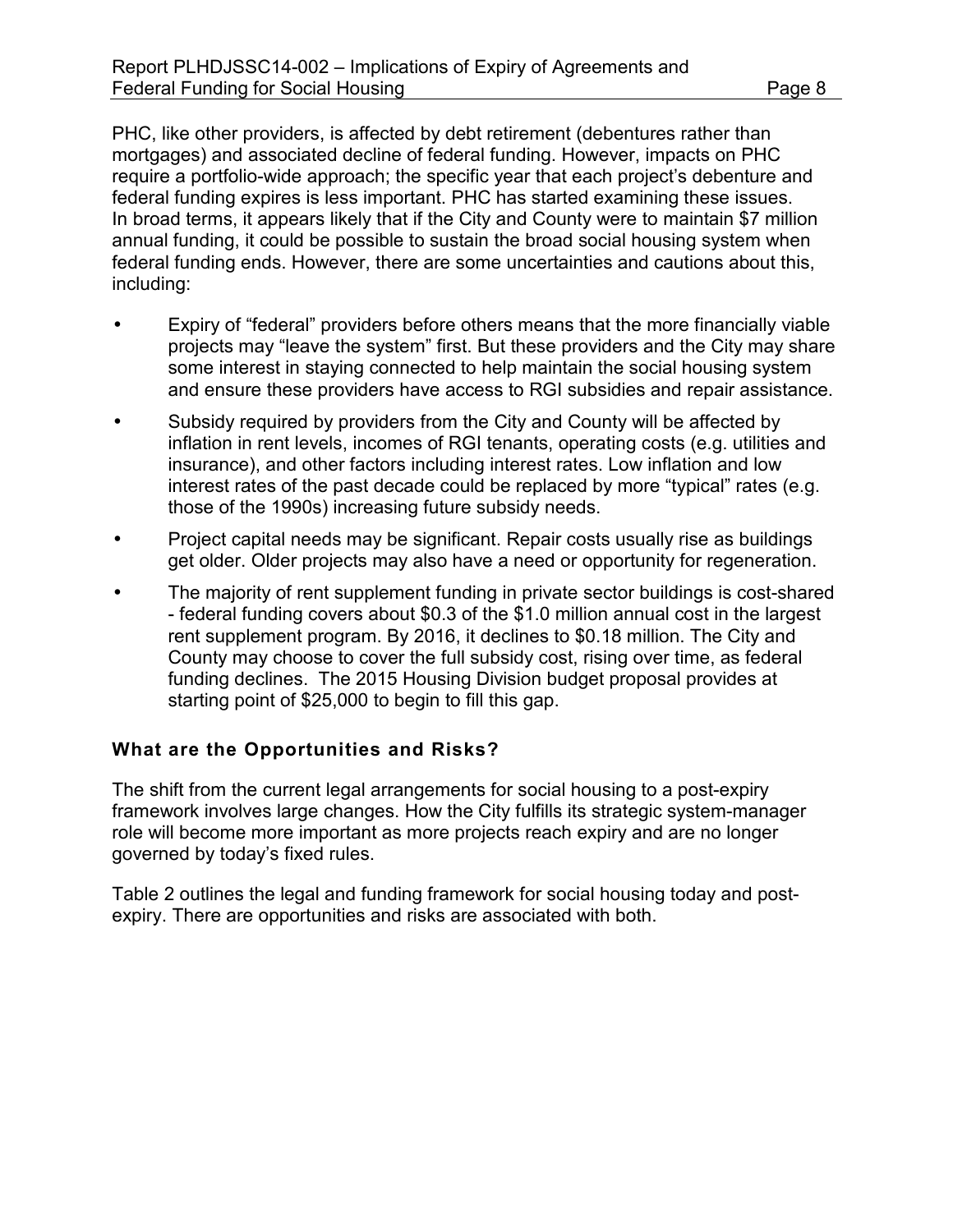|   | <b>Social Housing Today</b>                                                                                  | <b>Social Housing Post-</b><br><b>Expiry</b>                                                     |             |
|---|--------------------------------------------------------------------------------------------------------------|--------------------------------------------------------------------------------------------------|-------------|
| 1 | Prescriptive requirements in<br>legislation and legal<br>agreements                                          | More flexibility for City and<br>providers                                                       | Opportunity |
| 2 | Large costs to subsidize debt<br>service                                                                     | Low debt, lower overall<br>cost structure                                                        | Opportunity |
| 3 | Assured federal funding                                                                                      | No federal funding<br>expected                                                                   | <b>Risk</b> |
| 4 | Mix of older and newer projects                                                                              | More older projects with<br>repair needs                                                         | <b>Risk</b> |
| 5 | Predictable funding<br>environment                                                                           | Accelerating change                                                                              | <b>Risk</b> |
| 6 | Housing Services Act (HSA) or<br><b>Operating Agreements govern</b><br>funding, access and<br>accountability | HSA applies to some<br>projects; new arrangement<br>required for others to meet<br>Service Level | <b>Risk</b> |

### **Table 2: Social Housing Legal and Funding Framework, Today and Post-Expiry**

### **Opportunities**

The City as Service Manager will have more flexibility to adapt its housing services to meet changing needs. This could be accomplished by adjusting the RGI and market rent mix in various projects. There is potential to leverage the asset value (e.g. add new housing or borrow against equity to fund redevelopment, intensification, or major repairs) without complex federal-provincial approvals. Some projects will be financially viable and affordable to tenants, with little subsidy, and these projects may offer costeffective opportunities for rent supplement arrangements for RGI units where there were none before.

#### **Risks**

The end of a City-provider relationship when operating agreements expire could mean lost opportunities to provide cost-effective RGI units in the most financially viable projects. Less federal funding could mean pressure for the City and County to fill the gap. Some projects may be less viable or affordable if they have major repair needs or have a high proportion of RGI units. Expiries could affect the number of RGI units, market rent levels, and thereby the cost of RGI subsidies.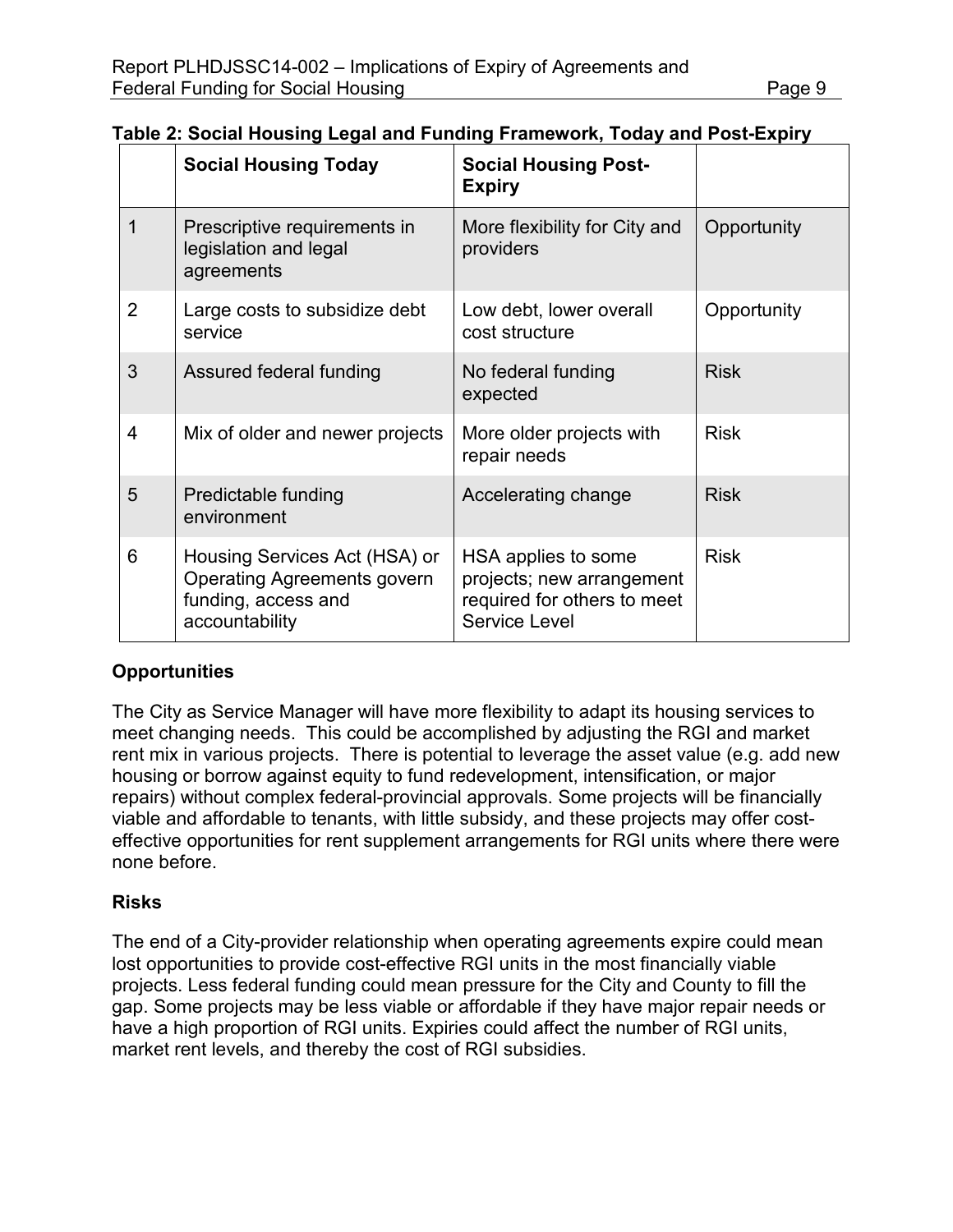Land ownership may be important in the post-expiry relationship because some land on which social housing has been built is owned by the City or the provider's parent body such as a church. The interest of the land owner will need to be considered when developing post-expiry plans.

The City has an obligation to sustain its Service Level of 1,569 RGI units, regardless of declining federal funding and the number of social housing providers in the system. To continue to meet the Service Level, it will be necessary to retain most or all of the PHC units, as well as many RGI units in federal and provincial projects and in private sector rent supplement programs. Beyond the legal obligation, the City has a general interest in growing, not shrinking, in the affordable housing stock and the number of RGI units.

#### **Legal Impacts Over Time**

Agreements for federal projects (mostly developed 1975-1985) will all expire by 2019. Agreements for provincial projects (mostly developed 1986-1995) and Urban Native Housing will expire between 2023 and 2032.

The four main original funding programs determine how individual projects are affected by the "end dates". For the Federal and the Urban Native Housing programs, the terms and conditions of funding are in operating agreements and end absolutely when the operating agreements expire and debt is retired. So the City may elect to negotiate with federal and Urban Native Housing providers to continue a subsidy in exchange for assurance that RGI units will continue to be offered. For the Provincial program, the *Housing Services Act* (S. 78) permits the Minister of Municipal Affairs and Housing to continue to require Service Managers (ie: the City) to subsidize specified projects after expiry. It is not known at this time what changes, if any, are likely to be introduced in the existing legislated formula for subsidy for these projects. For PHC, the City as sole Shareholder has an on-going interest in the operations and financial viability of the corporation.

In addition to the operating agreements, provisions of the *Housing Services Act* and Shareholder Direction with PHC, the City has signed a Service Agreement with all social housing providers, as required when social housing was devolved from the province to Service Managers. The Service Agreement deals with RGI eligibility and access, administration of RGI rents, and liability. It does not provide a framework for dealing with expiry of funding.

#### **What Else is Known About the Issue?**

Expiry of agreements has been an emerging issue for several years. Reports to raise awareness and analyze the issue have been published by housing sector organizations: the Canadian Housing and Renewal Association, Ontario Non-Profit Housing Association, and Housing Services Corporation. They have also made analytical tools available to Service Managers and social housing providers. The issue has been discussed at social housing forums and conferences, and advocacy has been undertaken for continued senior government funding for social housing.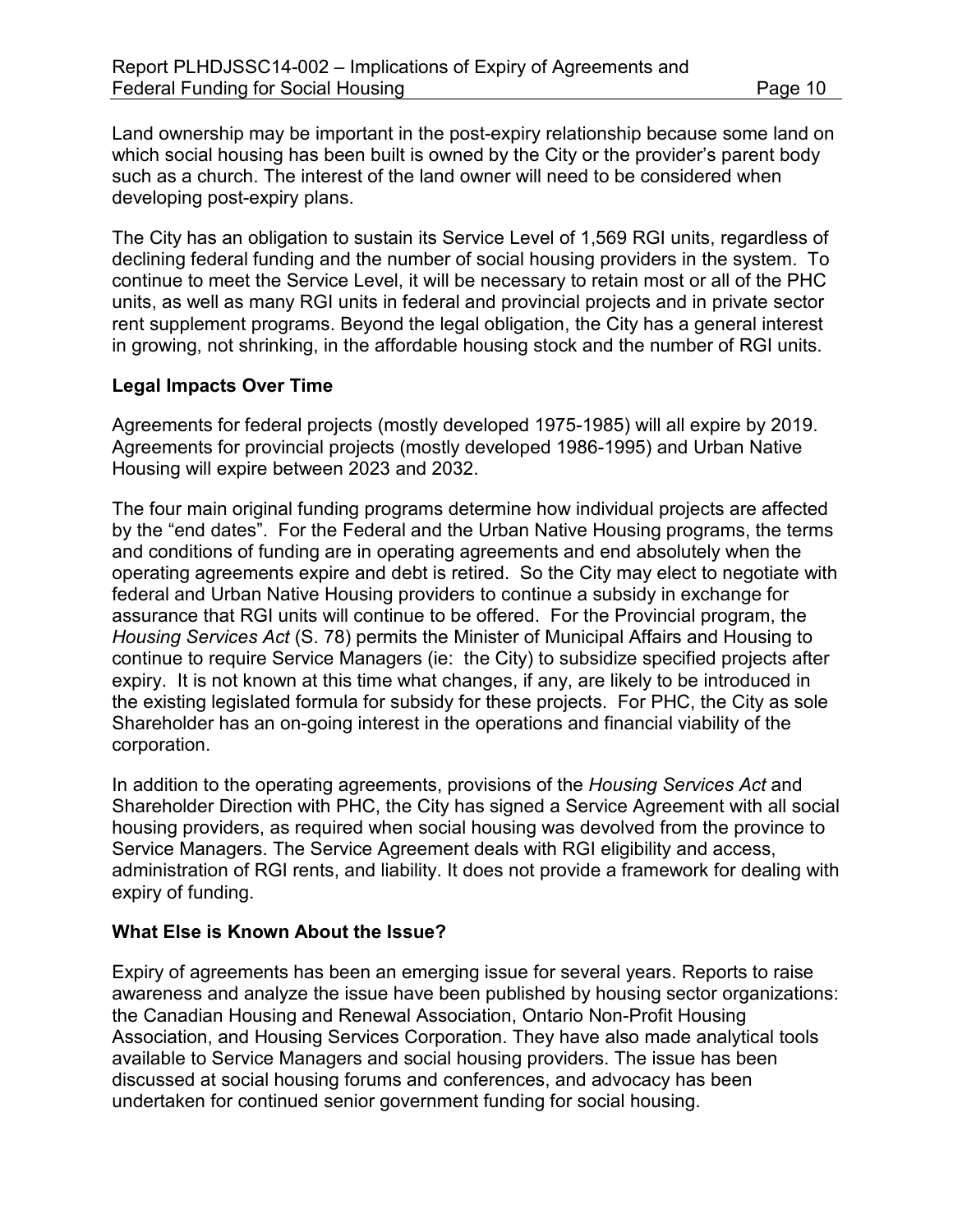Based on the above, the Housing Division has started background work. Two preliminary reports have been prepared on the Peterborough portfolio, by Housing Services Corporation and Focus Consulting. These reports provided a financial scenario to 2017 and an analysis of operating and capital viability of every project (see below). They noted particular issues including the future of rent supplement funding, the extent to which federal funding helps cover overall subsidy requirements (not just federal projects), and the merits of putting any short-term subsidy surpluses into a City reserve.

For providers, the main financial issue is whether project revenues can cover all operating costs, once the mortgage and the subsidy are both absent, and whether capital reserve funds and/or project revenues are sufficient to cover capital repair needs as buildings get older. This is briefly outlined in Appendix C.

The state of repair of buildings has a major influence on project viability, subsidy and capital costs after expiry. As part of due diligence in Peterborough, comprehensive Building Condition Assessments (BCAs) were carried out in 2008. Federal-provincial capital repair funding was provided as part of 2009-2011 stimulus. The City has provided some subsidy for repairs, and top-ups to capital reserves, since 2007. New BCAs are scheduled for 2014, and results should be known in early 2015.

The expiry of agreements may also affect other aspects of how providers do business. At present, the operating agreements or the *Housing Services Act* set out specific rules and practices. For example, there are rules about tenant eligibility and access, waiting list management, exemption from rent regulation in the *Residential Tenancies Act*, the HST rebate rate applicable for social housing, use of non-GAAP accounting practices, and requirements for investment of capital reserve funds. Clarification from the province is needed on what rules will apply after expiry.

#### **A Strategic Approach**

The accelerating impact of declining federal funding, and potentially fewer communitybased providers over time, points to the need for a strategic approach. Expiry cannot be addressed only on a project-by-project basis. How the City and providers deal with early expiries may set precedents for later ones, and could open or close future options.

The proposed principles and desired outcomes for a strategic approach are outlined in Appendix A. There are eight principles proposed as a starting point to guide the City's conversations with social housing providers, and the community. The timing for the strategic approach could be structured in three periods, as outlined in Table 3 below.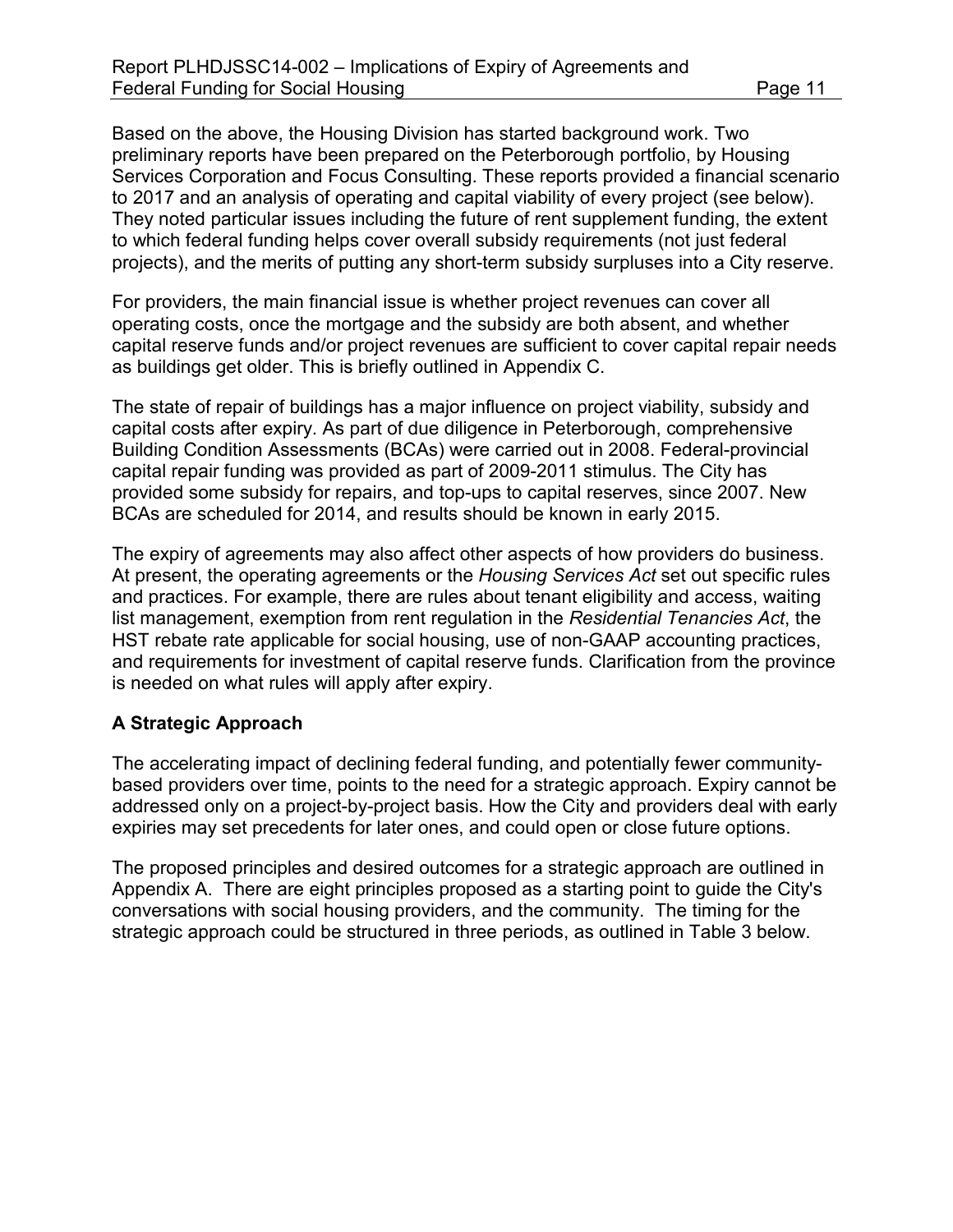|                                                  | יין יוי דיינטי<br>2014-2017                                                                                                                                   | 2018-2022                                                                                                               | 2023-2029                                                                               |
|--------------------------------------------------|---------------------------------------------------------------------------------------------------------------------------------------------------------------|-------------------------------------------------------------------------------------------------------------------------|-----------------------------------------------------------------------------------------|
| <b>Key events</b><br>(projects most<br>affected) | Almost all projects in<br>federal programs<br>reach expiry.                                                                                                   | Many projects in PHC<br>portfolio will no longer<br>be encumbered by<br>debentures.                                     | Projects in provincial<br>programs and Urban<br>Native reach expiry.                    |
| <b>Financial impacts</b>                         | Federal funding is<br>known, few or no<br>negative impacts on<br>City or County.                                                                              | Greatest decline in<br>federal funding, large<br>potential impact. Exact<br>pace of phase-out is<br>unknown after 2019. | Full impact of expiring<br>agreements and zero<br>federal funding.                      |
| <b>Required steps</b><br>and opportunities       | Develop an overall<br>strategy; set<br>directions with<br>federal providers.<br>Begin a joint process<br>with PHC<br>Develop broad social<br>housing strategy | Implement a strategy<br>for PHC; opportunity to<br>regenerate sites, shift<br>RGI and market units                      | Implement a strategy<br>for provincial and<br><b>Urban Native Housing</b><br>providers. |

**Table 3: Strategic Approach in Three Periods** 

Several components of work are needed to provide a foundation for the development of a strategy, from now to 2015:

- Consultations will be held between the City's Housing Division and social housing providers' staff and Boards. This will involve a group process and discussion with an individual provider as its expiry date approaches. This will be an opportunity to clarify issues and facts, understand each other's perspectives, share analyses, and help all parties get prepared. The Housing Division is initiating this process in 2014.
- Building Condition Assessments (BCAs) will be carried out in 2014. The Housing Division's 2014 budget includes funding for this. This will update the current information and financial projections, bearing in mind the large amounts of repair work carried out since the last BCAs in 2008, and the need for the best information on building condition as expiry dates approach.
- Operating viability and capital viability will be analyzed for each provider. The results will vary depending on rent trends, inflation, and tenant income trends. This will identify financial issues for providers and related impacts on the City.
- Based on the project-specific work, financial analyses and projections will be prepared regarding fiscal implications of expiry, and possible scenarios depending on economic trends.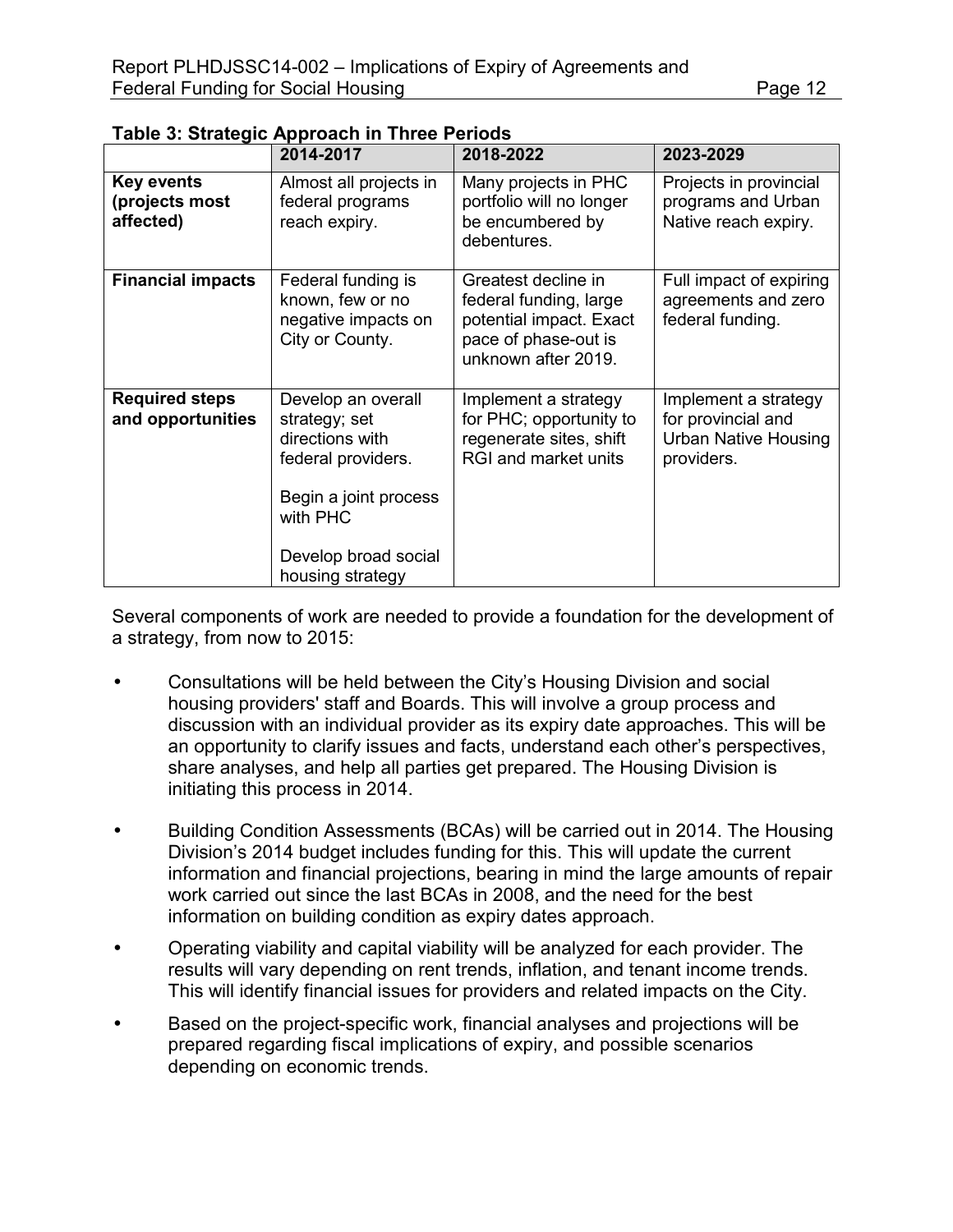- Options and/or a preferred strategy will be developed by the Housing Division. Legal, Finance, and other City senior management will be consulted. This is expected to be the subject of future Council reports.
- There will be a distinct process for Peterborough Housing Corporation. PHC is currently initiating its own process. Ultimately, given the large funding and service level implications for the City, a joint City-PHC strategic process will be needed.
- There will also be a distinct process between the City and the Ontario Aboriginal Housing Services Corporation, possibly over a longer time frame, to discuss the future of the Urban Native Housing portfolio.

This work plan may be adjusted as needed once discussions and detailed planning takes place, and as plans develop for the broader social housing strategy.

The broader social housing strategy needs to look at the future operational considerations for the portfolio, as well as the financial considerations discussed in this report. The City needs to determine how it will approach new flexibility on matters such as access (who is eligible and gets priority for RGI social housing), governance in the non-profit housing sector, supports to seniors and others living in social housing, capital repair and energy efficiency, as well as the regeneration potential of properties. External consultants may be required for some components of this work.

# **Summary**

Over the next few years, existing agreements for social housing will reach their "end dates". Housing properties will become debt-free, but the \$3 million in annual federal funding that Peterborough receives will decline to zero. At the same time, this housing stock is aging with rising repair needs but some redevelopment opportunities.

This will require an active system-manager role by the City, and a strategic approach to the expiry of agreements. New funding models will be required, with new approaches to relations and accountability between the City and social housing providers.

City-County subsidies need to continue at current levels as social housing undergoes this shift. This shift will provide more flexibility to the City to meet the legislated Service Level of 1,569 RGI units and make use of the new opportunities.

A strategy for expiry of agreements will serve several goals:

- Help ensure that social housing providers remain financially viable and that tenants retain affordable rents and secure tenure;
- Enable financial risks to the City and the County to be understood in advance, and managed through changes in policy, funding models and administration;
- Help the City and providers make best use of the new lower cost structure and the new flexibility;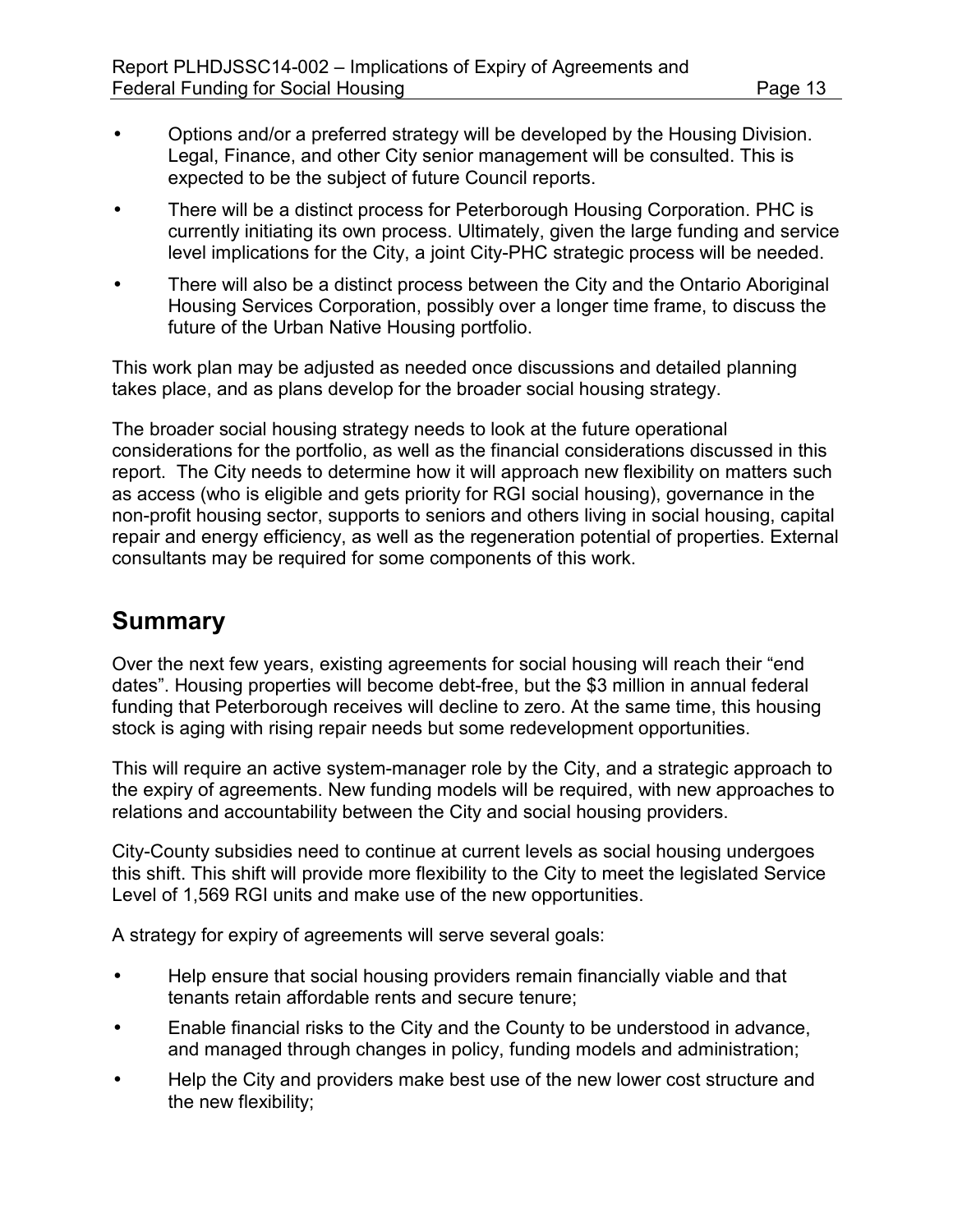- Promote collaboration between the City and providers in the upcoming transition;
- Set parameters for negotiation with federal providers about their future role in the affordable housing system and ongoing funding of rent geared-to-income units in their projects;
- Establish a clear framework for Peterborough Housing Corporation through a collaborative City-PHC process; and
- Promote future Peterborough and municipal sector discussions with the provincial and federal governments.

Submitted by,

Malcolm Hunt **Malcolm Hunt** Susan Bacque Director of Planning and Development Services Manager, Housing Division

#### **Contact Name:**

Susan Bacque, Manager, Housing Division Phone: 705-742-7777 Ext. 1492 Fax: 705-742-5218 E-Mail: [sbacque@peterborough.ca](mailto:sbacque@peterborough.ca)

### **Attachments:**

- Appendix A Expiry of Social Housing Agreements: Suggested Principles and Desired **Outcomes**
- Appendix B Federal Projects Reaching Expiry
- Appendix C The Main Financial Issues for Social Housing Projects at Expiry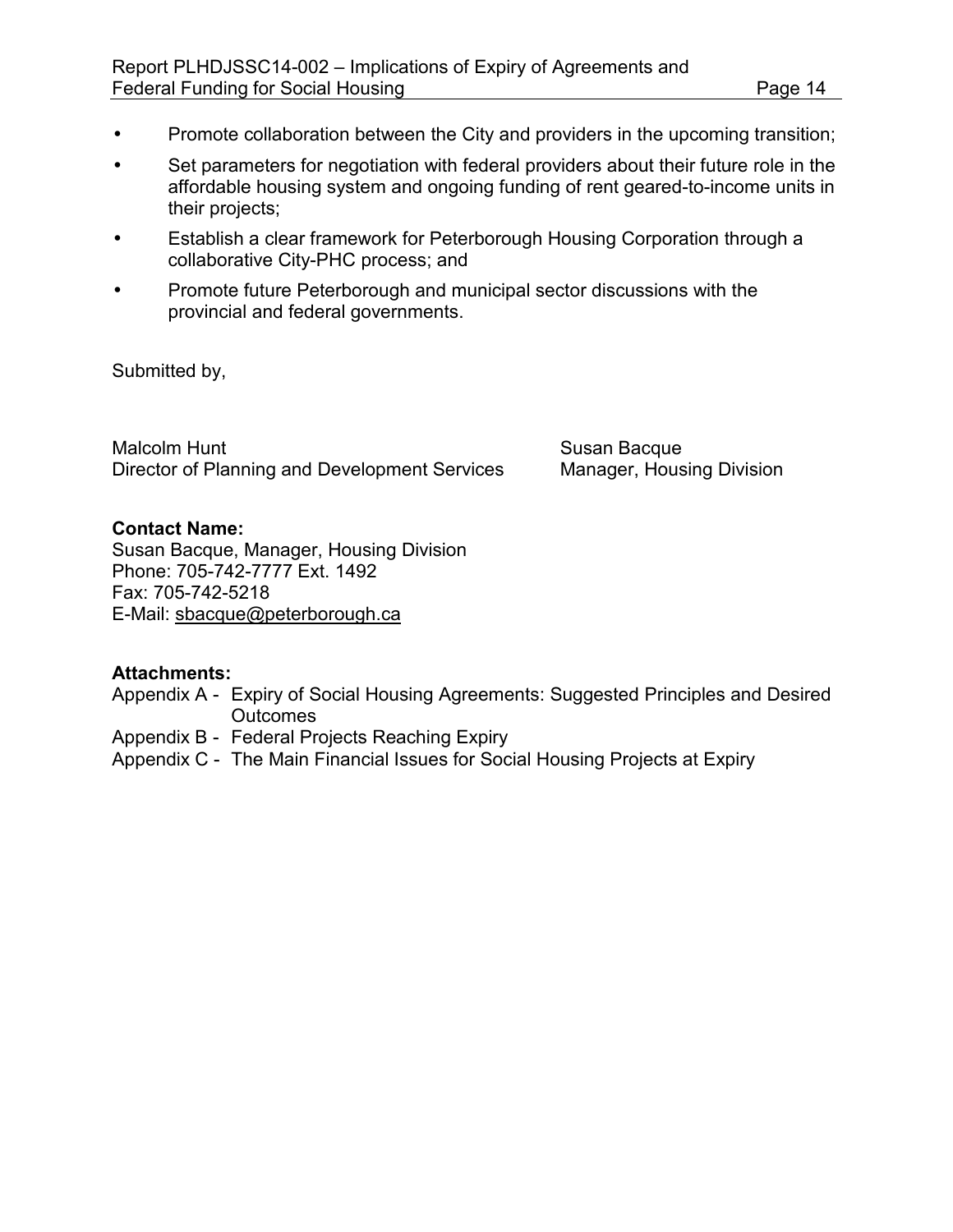### **Appendix A - Expiry of Social Housing Agreements: Suggested Principles and Desired Outcomes**

Based on the information to date, the following are suggested as principles and desired outcomes to guide Peterborough in dealing with expiry of housing agreements.

These will be refined or modified as consultations with providers take place, analysis is done, and as Council considers the matter further.

- 1) Social housing remains financially viable, affordable, and in good repair.
- 2) Social housing tenants remain well served, with affordable rents and secure tenure.
- 3) Community- based providers have flexibility to operate is ways that best meet their mission and tenants' needs, with continued RGI subsidies and related accountability.
- 4) The City meets its legal obligations under *Housing Services Act*, including achieving or exceeding the Service Level of 1,569 RGI units.
- 5) The City and County manage and plan the financial impacts from declining federal funding and older stock, with flexibility to realign resources as costs and needs shift.
- 6) Peterborough Housing Corporation has a clear framework for the financial impacts and opportunities arising from expiring debt and declining federal funding.
- 7) Regeneration of older properties is supported as the funding/legal framework shifts.
- 8) Affordable housing needs continue to be met through collaboration between the City, County, PHC, community-based providers, and the private sector.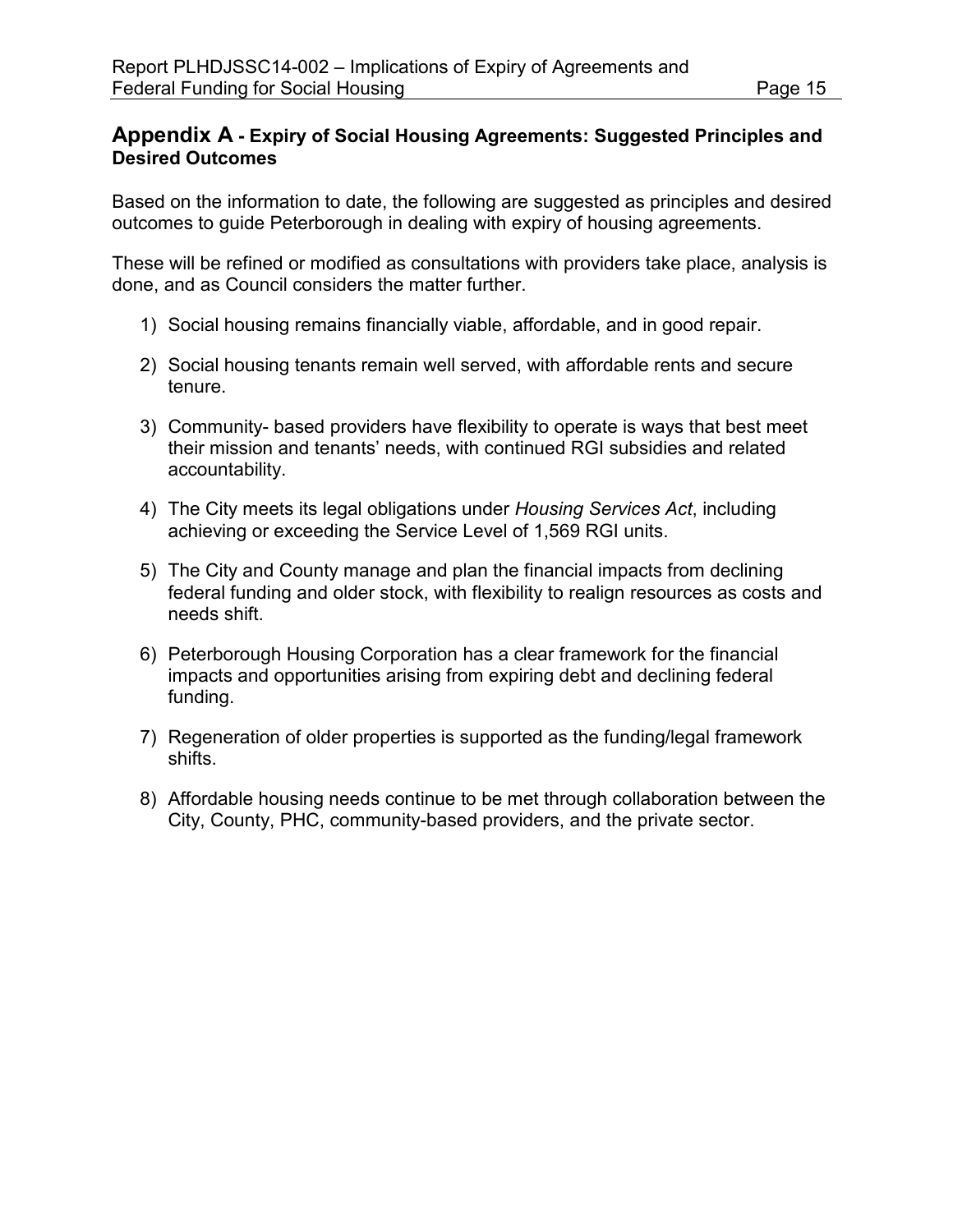## **Appendix B - Federal Projects Reaching Expiry**

Federal projects (providers) are first affected by expiry of agreements, being older projects. One of them has already reached expiry. Four others will reach expiry between now and 2019.

Federal projects reaching the **'end date'** face only a modest financial impact or none.

- St. Barnabas paid off its mortgage early in 2011 and withdrew from the program, with City consent (Council report PLHD11-003), four years before the normal date. Their aim was to redevelop the site, to create more affordable housing, but those plans have not yet come to fruition.
- Tabernacle Court reaches the 'end date' in 2015. The church intends to sever the social housing property from the church property, to facilitate financing for the church. This is less complicated than when a social housing mortgage is in place and Ministerial consent to sever is required.
- St. Giles' Residence reaches the 'end date' in 2019. The Board's plans are not known at this time.
- Kinsman Gardens does not require or receive any subsidy, as it located on Cityowned land, pro-bono. The project pays greatly reduced property tax (\$2,400 p.a.). A unique arrangement for this project is required in 2017.
- Northminster phase 1 reaches expiry in 2014, but phase 2 remains funded until 2025.
- Millbrook (phase 1) was funded under a federal program with expiry in 2018, but phase 2 was funded under a provincial program. It is counted as a provincial project, with ongoing funding and conditions until 2023.

These projects have small mortgages, and expiry is not projected to have any large financial impact on City or the provider. In some cases, the end of the mortgage may improve the project's financial position even though federal funding ends.

• Federal projects which are not yet expired, excluding the Urban Native program, receive approximately \$100/unit monthly in total 2014 funding.